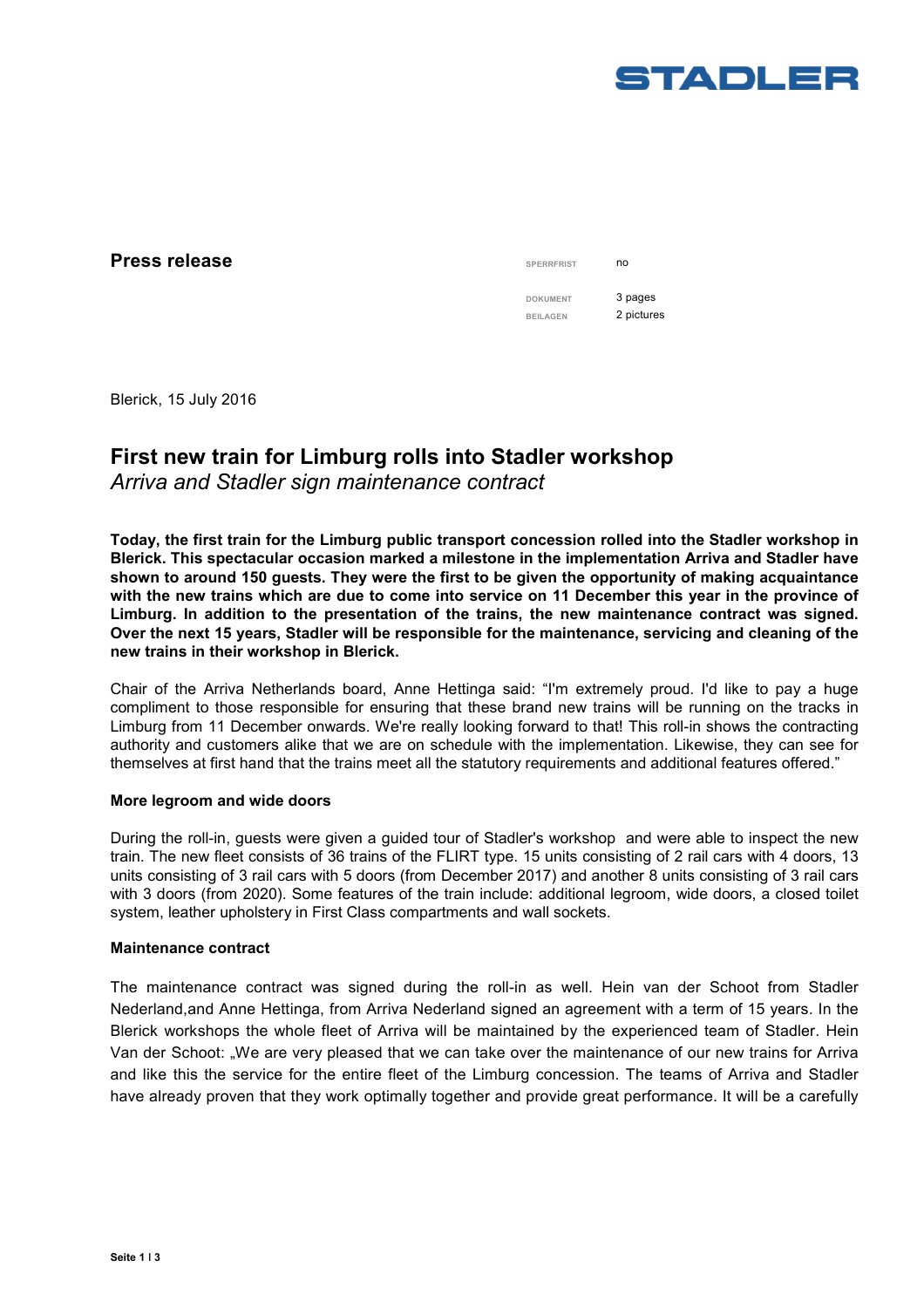balanced interaction between Arriva's timetable and Stadler Services' planning We guarantee reliability and availability by high quality service."

Folgen Sie Stadler auf Linkedin.

#### **About Arriva Nederland**

*From 11 December 2016 onwards, for a period of 15 years, Arriva Nederland will operate bus and rail transport in the Province of Limburg. Arriva Nederland is part of the Arriva Group of which Deutsche Bahn is the owner. Arriva is a leading transport services operator, active in 14 European countries. Arriva is active in the provinces of Drenthe, Flevoland, Friesland, Gelderland, Groningen, North Brabant and South Holland, as well as in Limburg and South-east Friesland and the Wadden islands, with a workforce of more than 6,000 employees. In addition to train and bus services, Arriva operates the Waterbus in South Holland in partnership with Koninklijke Doeksen and is active in the Dutch coach sector operating under the name Arriva Touring.* 

#### **About Stadler**

*Stadler has been building trains for 75 years. The system provider of rail vehicle construction solutions is headquartered in Bussnang in Eastern Switzerland, and has a workforce of around 7000 based in various locations across Switzerland, Germany, Spain, Poland, Hungary, the Czech Republic, Italy, Austria, the Netherlands, Belarus, Algeria, Australia and the United States. Stadler provides a comprehensive range of products in the commuter rail and railway segments: trams, tram trains, underground trains, regional and commuter rail trains, intercity trains and high-speed trains. In addition, Stadler manufactures main-line dualmode locomotives, shunting locomotives and passenger carriages, including the most powerful dieselelectric locomotive in Europe. Stadler remains the world's leading manufacturer in the rack-and-pinion rail vehicle industry. Additionally, Stadler Service maintains 16 vehicle fleets made up of over 300 vehicles that cover a combined annual distance of 72 million kilometres.* 

*Contact:* 

#### *Stadler Rail Group*

*Marina Winder Secretary General, Head of Group Communications & PR Member of the Group Executive Board Phone: +41 71 626 31 57*